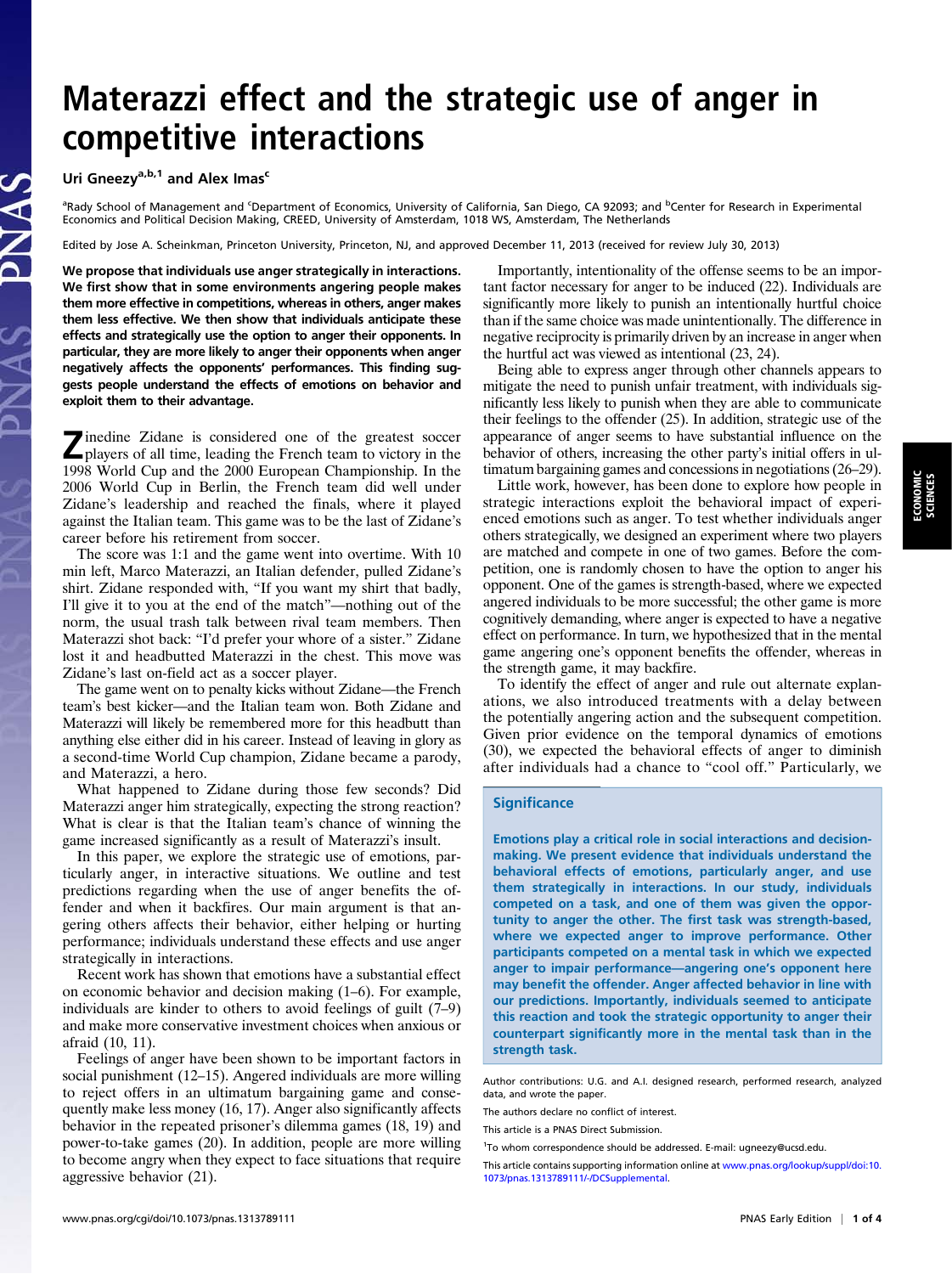hypothesized that angered and nonangered individuals would behave similarly in both games after the delay. Further, if individuals anticipate the mitigating effects of delay, the strategic advantage of angering one's opponent differentially between the two games should also be weakened.

**Strength Game.** In the strength game, participants competed on the total force they could produce over time by squeezing a hand the total force they could produce over time by squeezing a hand dynamometer that measured handgrip strength in Newtons. Research has shown that anger positively affects performance on such strength-based tasks (31).

We recruited male undergraduates ( $n = 140$ ) from a universitywide subject pool to participate in this experiment. Randomly paired participants competed twice in a game of strength by gripping the dynamometer for two 1-min rounds. They were told that one of the two rounds would be randomly chosen and the individual who exerted the most total force would win \$5, and the other would receive nothing. Participants did not learn of the outcome until the end of the experiment. (See *[SI Appendix](http://www.pnas.org/lookup/suppl/doi:10.1073/pnas.1313789111/-/DCSupplemental/sapp.pdf)* for all instructions.)

After the first round, one individual in each pair was told that our behavioral laboratory had a number of boring administrative tasks to complete and that he was given the opportunity to choose how long his opponent would stay after the experiment to work on these tasks. We termed the chosen individual the decision-maker (DM) and his opponent the worker. The DM could choose to make the worker stay between 0 and 20 min, in 5-min intervals. The DM received an additional, relatively small amount of \$0.50 for every 5 min he assigned to the worker (maximum of \$2), whereas the worker received no additional compensation.

We informed the DM that the worker would know the choice and incentives he faced, as well as the decision he made, before beginning the second round of the strength game. Note that the maximum earnings for making the worker stay was \$2 compared with the prospective earnings of \$5 from winning the subsequent competition.

In the delay condition, the DM and worker were both told that after the DM's choice was revealed there would be 10-min break where each would complete an unrelated task before beginning the competition.

Once the worker was informed of the DM's choice, they competed in the strength game either without a break (no delay), or after a 10-min filler task of neutral anagrams (delay).

The DM's choice served as our anger manipulation. We ran a test that confirmed that workers who had to stay after the experiment for longer amounts of time were angrier than those who had to stay for less time or not at all, and that DMs antic-ipated this effect ([SI Materials and Methods](http://www.pnas.org/lookup/suppl/doi:10.1073/pnas.1313789111/-/DCSupplemental/pnas.201313789SI.pdf?targetid=nameddest=STXT), [Dataset S1](http://www.pnas.org/lookup/suppl/doi:10.1073/pnas.1313789111/-/DCSupplemental/sd01.xlsx)).

We predicted that those who were angered between rounds assigned to stay for an extended period after the experiment would perform better in the strength game than those not angered. Results. For our analysis, we used the ratio  $R$  between the total force exerted in rounds 2 and 1 as the dependent measure. Examining ratios allows us to minimize the effects of individual characteristics such as physical fitness.

In line with our prediction, workers in the no delay treatment who were assigned the full 20 min  $(M = 1.24)$  performed better than workers assigned less time  $[M = 0.97; t(38) = 2.91, P =$ 0.006]. Workers assigned 10 min ( $M = 0.98$ ) behaved similarly to those assigned 0 min  $[M = 0.96; t(19) = 0.11, P = 0.92]$ . In turn, the 10-min group performed worse than those assigned the full 20 min  $[t(29) = 2.25, P = 0.032]$ .

As predicted, in the delay treatment, workers performed similarly, irrespective of whether 20 min or less than 20 min was assigned  $[M = 0.93 \text{ vs. } M = 0.91, \text{ respectively}; t(28) = 0.16, P =$ 0.87]. Further, those assigned the full 20 min in the delay treatment performed significantly worse than those assigned 20 min in the no delay treatment  $[t(29) = 2.82, P = 0.009]$ .

Given these findings, angering one's opponent in the strength game with no delay would not be strategically smart because angered participants performed better than those who were not. Using our data, we can examine the chances of winning in expectation when facing the median DM. Our results indicate that assigning 20 min to the worker in the no delay treatment cost the DM \$1.45 in expectation relative to assigning less minutes a significant difference  $[t(38) = 2.17, P = 0.036]$ . In contrast, assigning 20 min in the delay treatment did not cost the DM any more in expectation than assigning less minutes  $[-\$0.34; t(28) =$ 0.36,  $P = 0.72$ . Fig. 1A shows expected returns of the DM for each condition relative to the expected return if he had the same probability of winning or losing  $(\hat{$}2.50)$  (*[SI Materials and Methods](http://www.pnas.org/lookup/suppl/doi:10.1073/pnas.1313789111/-/DCSupplemental/pnas.201313789SI.pdf?targetid=nameddest=STXT)*).

**Duel Game.** The second game was designed to be more cognitively demanding, where optimal performance required computation and patience. Given evidence on the detrimental effect of anger on depth of processing and self-restraint, we predicted that anger would impair performance in this game (32, 33).

Randomly paired male participants played a computerized duel game  $(n = 120)$ . Before the game was played, a set of instructions





Fig. 1. Decision maker's expected return in Strength Game: (A) Individuals who angered their opponents stood to earn significantly less in the strength game, but only when the opponent did not have the opportunity to cool off. Decision maker's expected return in Duel Game: (B) Individuals who angered their opponents stood to earn significantly more in the duel game, but only when the opponent did not have the opportunity to cool off.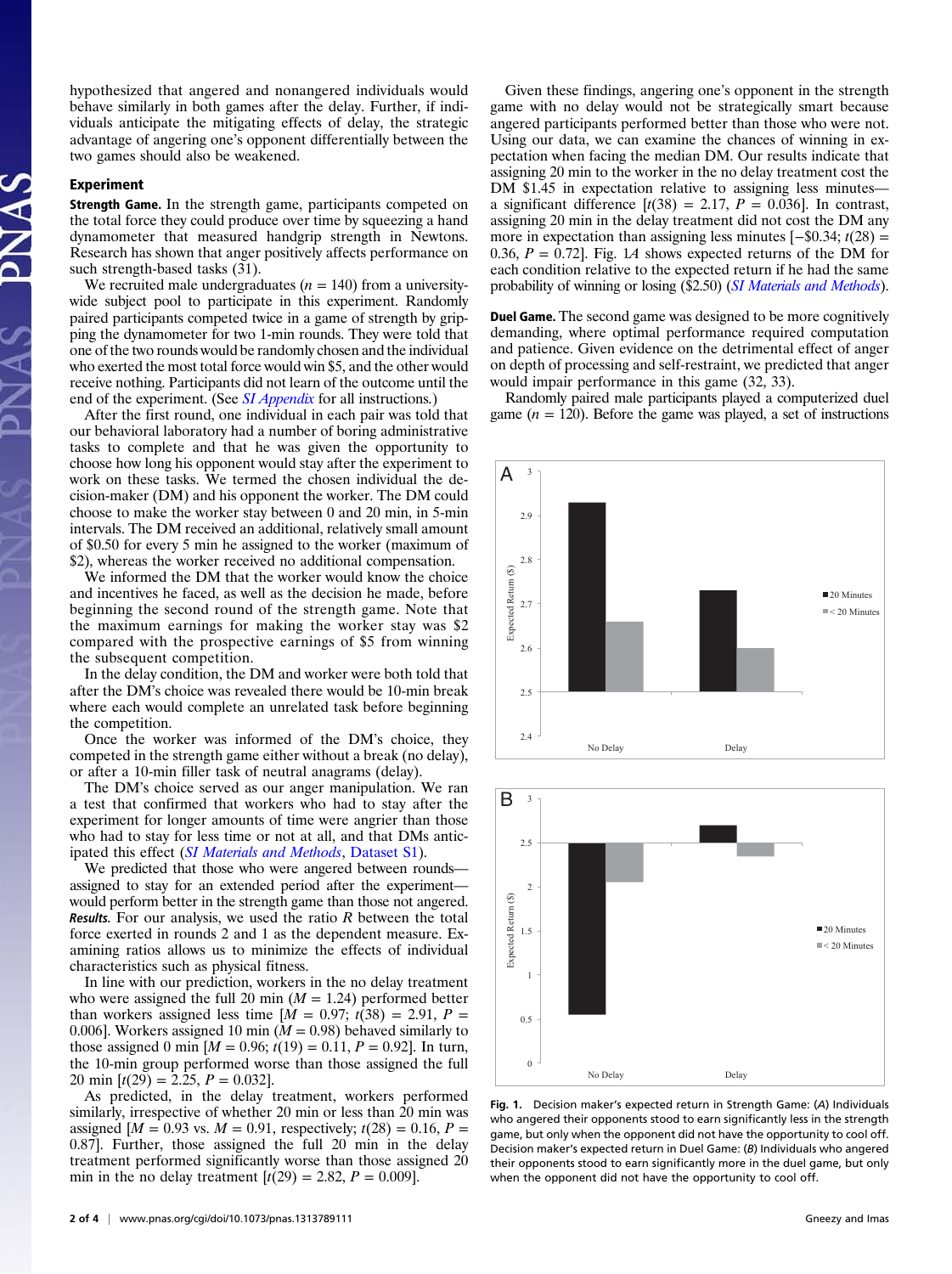was given to each participant and read aloud. The same anger manipulation was used as in the strength game, with one player chosen at random to be the DM and his opponent the worker. Participants were matched into either the delay or no delay treatment. After the DM made his choice and the worker learned of it, the two competed in the duel game.

In the computerized game, participants started 20 steps apart with one bullet, meaning each had one chance to shoot his opponent. Period 1 started with player 1 making the choice to either "step forward" or "shoot," while player 2 waited for him to decide. If player 1 chose to step forward, period 2 would begin and the distance between the players would decrease by one step (from 20 to 19). Player 2 would then face the same choice, and so on until one of the players chose to shoot. The players were told the probability of hitting their opponent in every period. This probability increased monotonically as the distance between the two players decreased. If players were 20 steps apart, the probability was 0. The probability went up by 0.03125 until period 16, when it was 0.5, and then went up by 0.125 until period 20, when it was 1.

If a player shot and hit his opponent, he would get \$5 and his opponent \$0; if he missed, he would get \$0 and his opponent \$5. A participant won the game if he shot and successfully hit his opponent or if his opponent shot and missed him.

Because there are only two outcomes, win or lose, and conditional on the payoffs, each player had an optimal strategy that was independent of risk attitudes: step forward until the probability reached 0.5 and then shoot. Particularly, given that players made decisions in alternating periods, the worker's optimal strategy was to choose to step forward in periods 1 through 15 and to shoot in period 17 and above ([SI Materials and Methods](http://www.pnas.org/lookup/suppl/doi:10.1073/pnas.1313789111/-/DCSupplemental/pnas.201313789SI.pdf?targetid=nameddest=STXT)).

Given the expected effect of anger on depth of reasoning and patience, we predicted that angered participants would be more likely to behave suboptimally than those not angered: they would be more likely to shoot first (and too early).

Results. If the worker shot first, he did so significantly earlier than period 17 in both the no delay  $[M = 13.11; t(16) = 4.78, P <$ 0.001) and delay  $[M = 13.4; t(9) = 2.86, P = 0.02]$  treatments. There was no significant difference between the delay and no delay treatment in what round the shot was fired.

In line with our prediction, angered individuals in the no delay treatment were more likely to shoot first and too early than those who were not angered. Workers assigned the full 20 min shot first 70% of the time, whereas those assigned less time shot first 25% of the time  $[t(30) = -2.66, P = 0.01]$ .

In the delay treatment, there was no significant difference in the tendency to shoot first whether 20 min or less than 20 min was assigned [38% vs. 33%, respectively;  $t(26) = 0.22, P = 0.83$ ]. Additionally, those assigned 20 min without delay were more likely to shoot first than those assigned 20 min with delay  $[t(32) =$  $2.11, P = 0.04$ .

Given that angered individuals were more likely to make a suboptimal choice, it follows that angering one's opponent in the duel game with no delay was strategically smart. This finding is in contrast to the strength game, where angered individuals performed better. In fact, assuming the DM follows his optimal strategy, by assigning 20 min to the median worker in the no delay treatment, he stood to gain \$0.28 in expectation relative to assigning less minutes  $[t(30) = 2.66, P = 0.01]$ . In contrast, assigning 20 min

5. Neilson WS (2009) A theory of kindness, reluctance, and shame for social preferences. Games Econ Behav 66(2):394–403.

in the delay treatment did not change expected payoffs relative to assigning less [\$0.13;  $t(26) = 1.32$ ,  $P = 0.20$ ]. Fig. 1B shows expected returns of the DM for each condition relative to the expected return if he had the same probability of winning or losing (\$2.50) ([SI Materials and Methods](http://www.pnas.org/lookup/suppl/doi:10.1073/pnas.1313789111/-/DCSupplemental/pnas.201313789SI.pdf?targetid=nameddest=STXT)).

Anger as a Strategy. Our results suggest that anger affected performance differently depending on the game, impairing performance in the duel game and enhancing it in the strength game. These behavioral effects were mitigated, however, when individuals had an opportunity to cool off before competing.

Using anger strategically implies that individuals should be more willing to anger opponents when it increased their chances of winning. Particularly, DMs in the duel game with no delay should assign more minutes to the workers than in the strength game. Our results are consistent with this prediction. In the strength game, 45% of workers were assigned the full 20 min, whereas in the duel game 63% of workers were assigned the full time. In contrast, 20% of workers in the strength game were assigned no time compared with 6% of workers in the duel game.

A regression analysis confirms the differential tendency to anger between games. DMs playing the duel game assigned workers significantly more minutes than those playing the strength game  $(\beta = 3.41, P = 0.045)$ . These results suggest that individuals anticipated the behavioral effects of anger and used them strategically they were more willing to anger their opponents when it had a detrimental effect on performance.

Individuals also seemed to anticipate the mitigating influence of delay on anger's behavioral effects. Particularly, in the treatments where the DM was told there would be a break between the worker learning of the minutes assigned and the competition, the type of game no longer had a significant effect on the number of minutes assigned ( $\beta = 0.29$ ,  $P = 0.46$ ).

Our findings suggest that anger has discernible behavioral effects that depend on the context: anger had a positive effect on performance when the game involved strength and a negative effect when the game was more mental. Individuals seemed to understand these effects, choosing to anger opponents more when competing in the latter than the former. This finding suggests that participants offended strategically.

Although we focus primarily on anger, one can apply our findings to other emotions as well. For example, recent work has demonstrated the positive influence of guilt on charitable behavior (34). Organizations looking to maximize donation revenues can exploit these emotional effects by strategically inducing guilt in potential donors. Additionally, given the significant effects of emotions on behavior, our findings suggest that incorporating emotions such as anger into models of strategic interactions would provide better understanding of such environments.

ACKNOWLEDGMENTS. We thank Timothy Feddersen and Moshe Hoffman for their significant contribution to the conceptual development of the ideas presented in this paper, and Chris Oveis and Yuval Rottenstreich for providing valuable feedback. This work was partially supported by the National Science Foundation through a graduate research fellowship (to A.I.).

- 6. Gino F, Schweitzer ME (2008) Blinded by anger or feeling the love: How emotions influence advice taking. J Appl Psychol 93(5):1165-1173.
- 7. Gneezy U, Dufwenberg M (2000) Measuring beliefs in an experimental lost wallet game. Games Econ Behav 30(2):163–182.
- 8. Battigalli P, Dufwenberg M (2009) Dynamic psychological games. J Econ Theory 144(2):1-35. 9. Charness G, Dufwenberg M (2006) Promises and partnerships. Econometrica 74(6): 1579–1601.
- 10. Loewenstein GF, Weber EU, Hsee CK, Welch N (2001) Risk as feelings. Psychol Bull 127(2):267–286.

<sup>1.</sup> Bracha A, Brown DJ (2012) Affective decision making: A theory of optimism bias. Games Econ Behav 75(1):67–80.

<sup>2.</sup> Koszegi B (2006) Emotional agency. Q J Econ 121(1):121–155.

<sup>3.</sup> Loewenstein G (2000) Emotions in economic theory and economic behavior. Am Econ Rev 90(2):426–432.

<sup>4.</sup> Loewenstein G (1987) Anticipation and the valuation of delayed consumption. Econ J 97(387):666–684.